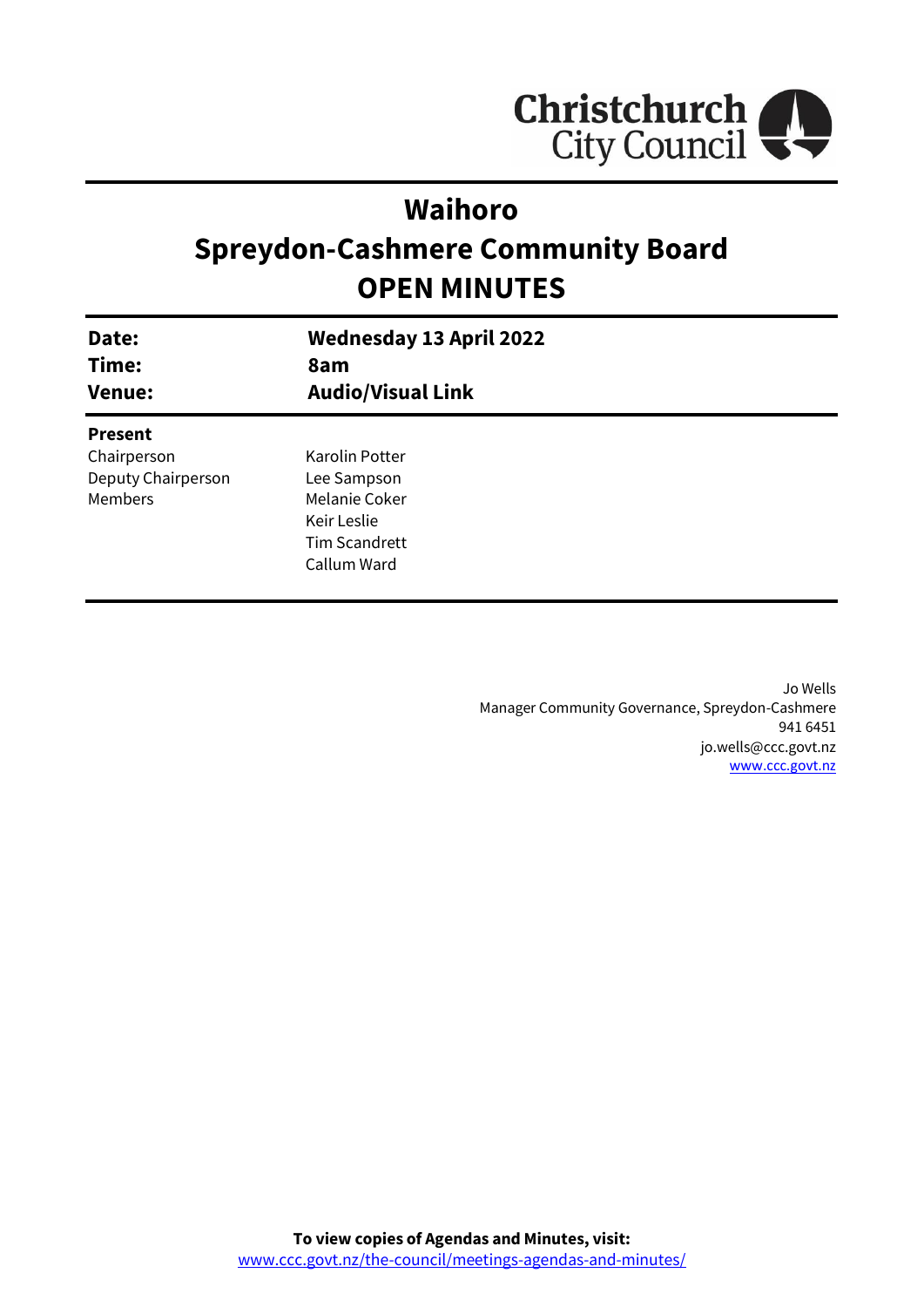

- **Part A Matters Requiring a Council Decision**
- **Part B Reports for Information**
- **Part C Decisions Under Delegation**

#### **Secretarial Note:**

It is noted that this meeting was held via audio/visual link on the Zoom platform due to the country being under the COVID-19 Protection framework (Red Traffic Light) on the date the meeting was scheduled. The meeting was also livestreamed and recorded on the Board's You Tube channel. These minues provide a written summary of the meeting proceedings.

#### **Karakia Tīmatanga**: Tim Scandrett.

The agenda was dealt with in the following order.

## **1. Apologies Ngā Whakapāha**

#### **Part C**

There were no apologies.

# **2. Declarations of Interest Ngā Whakapuaki Aronga**

#### **Part B**

There were no declarations of interest recorded.

### **3. Confirmation of Previous Minutes Te Whakaāe o te hui o mua**

#### **Part C**

#### **Community Board Resolved SCCB/2022/00013**

That the minutes of the Waihoro Spreydon-Cashmere Community Board meeting held on Tuesday, 29 March 2022 be confirmed.

Lee Sampson/Tim Scandrett **Carried**

# **4. Public Forum Te Huinga Whānui**

#### **4.2 Pedestrian Access at Hackthorne / Dyers Pass Roads Intersection**

Andy Beck, resident and business owner, spoke about a proposal to have steps installed from his property, the former Masonic Lodge, through to the pedestrian crossing point at the intersection of Hackthorne / Dyers Pass Roads. The crossing services Cashmere Primary School. It is noted that the steps would extend onto Council owned land.

Mr Beck requested Council support in getting the steps installed on the section of land owned by the Council.

A Board member noted that there were wider safety issues in the area, particularly for Cashmere Primary School pupil and parent movements.

A Board member asked if a site meeting could be held with Mr Beck and the Board.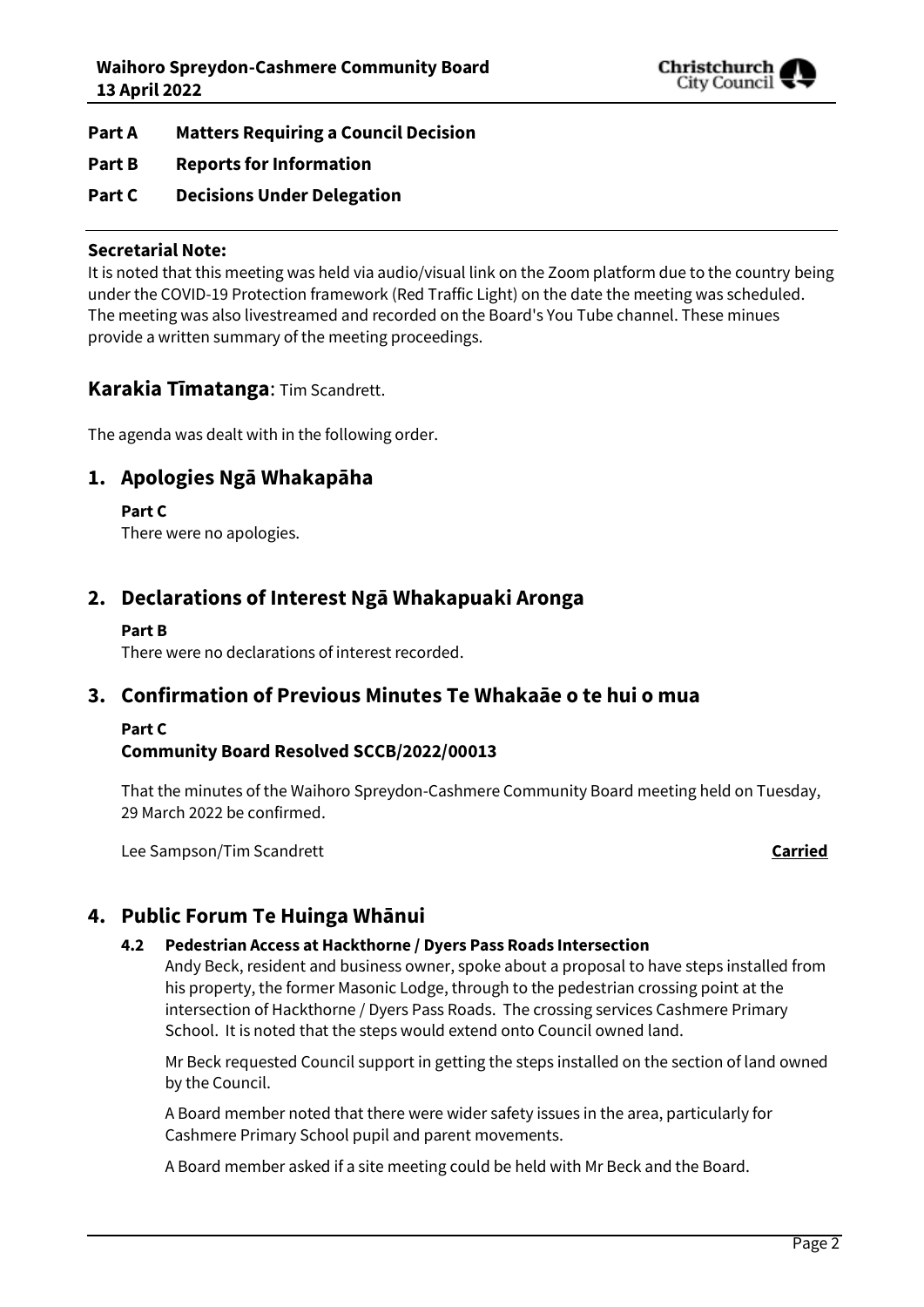

A Board member suggested asking for staff advice on the process required to implement the proposal, including ways to make the corner safer for pedestrians.

The Board thanked Mr Beck for his presentation.

#### **Part B**

The Waihoro Spreydon-Cashmere Community Board agreed to:

- 1. Request that staff organise a site visit with Andy Beck and the Board regarding pedestrian access at the Hackthorne / Dyers Pass Roads intersection.
- 2. Request that staff provide advice on the process required to implement the proposal, including ways to make the Hackthorne / Dyers Pass Roads corner safer for pedestrians.

#### **Attachments**

A Pedestrian Access at Hackthorne / Dyers Pass Roads Intersection **[⇨](../../../RedirectToInvalidFileName.aspx?FileName=SCCB_20220413_MAT_7750.PDF#PAGE=3)</u>** 

#### **4.1 History of Marylands**

Gareth Wright, secretary of the Addington Neighbourhood Association, spoke regarding the history of the land where the former Marylands School was located.

The land was purchased in 1857 by Sir John Hall, former Premier of New Zealand, naming it Riseholme. Ownership transferred to the Sisters of Nazareth in 1916 who established St Joseph's Boys Home on the site in 1921. From 1952 the home was reformed into a home for older boys under the new ownership of a religious order known as the Order of the Picpus Fathers. They renamed the home Marylands and subsequently taken over in 1955 by the Hospitaller Order of the Brothers of St John of God.

In the late 1950s, part of the land was sold for the development of a proposed motorway, with the remainder of the site sold to Waimairi County Council. The school relocated to the former Mt Magdala site in Halswell which had been run by the Sisters of the Good Shepherd. The old Middleton buildings and cemetery were decommissioned and Marylands Reserve developed on the site.

Mr Wright proved feedback on possible name change suggests for street and reserve names associated with Marylands School, should this option by considered.

Board members asked questions regarding the origin the names of streets and parks in the area.

A Board member expressed interest in finding out more from Mr Wright on the area of Addington around the Court Theatre.

The Board thanked Mr Wright for his presentation.

#### **Attachments**

A Public Forum Presentation - Marylands **[⇨](../../../RedirectToInvalidFileName.aspx?FileName=SCCB_20220413_MAT_7750.PDF#PAGE=6)</u>** 

### **5. Deputations by Appointment Ngā Huinga Whakaritenga**

#### **Part B**

#### **5.1 Howard / Simeon Street Intersection**

Rebecca Finch, resident, spoke about the Correspondence – Howard / Simeon Street Intersection report in this agenda.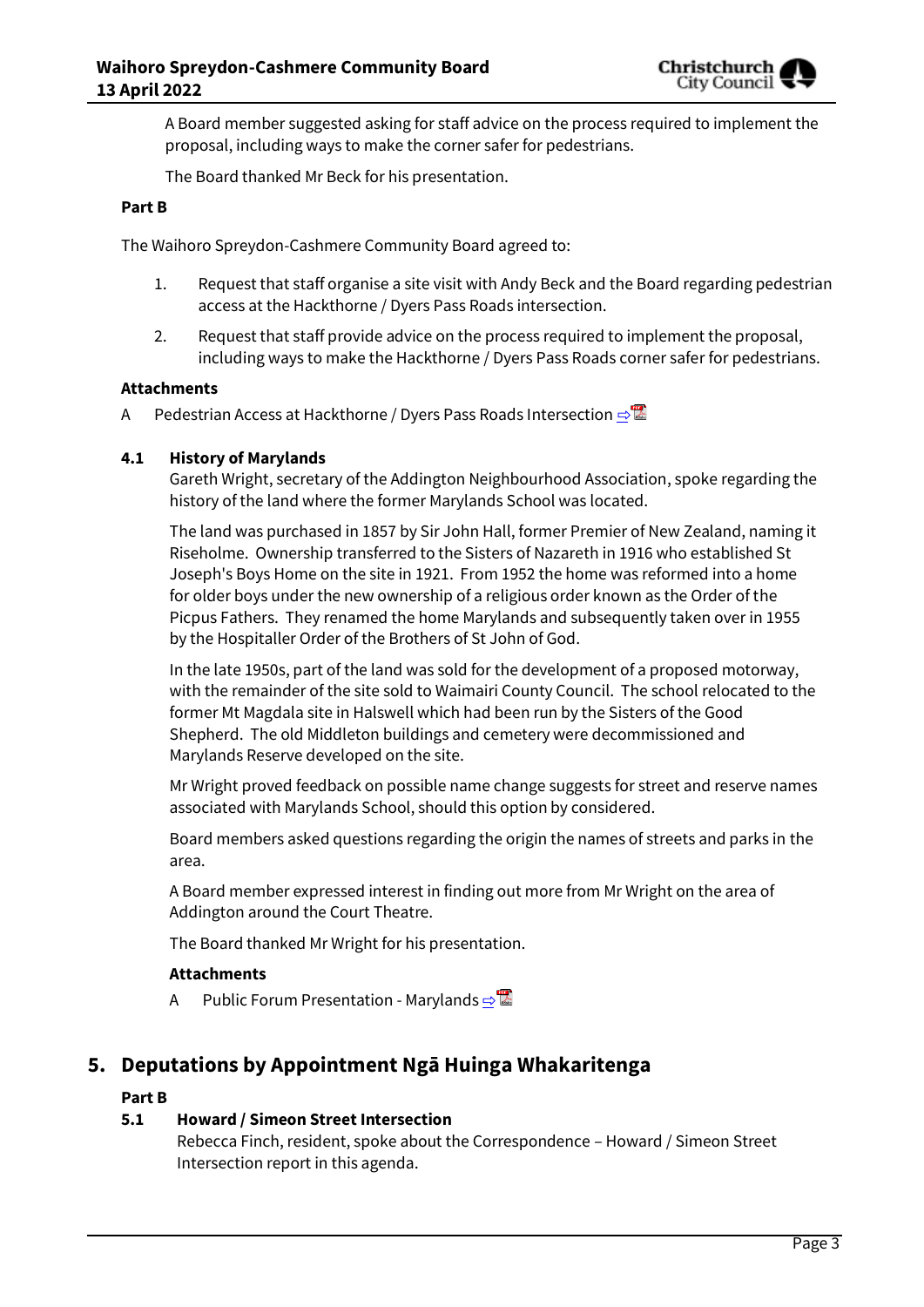

Ms Finch is proposing a project that involves native tree plantings in Howard Street and changes to the Howard / Simeon Street intersections to improve safety.

Ms Finch indicated that her proposed project aligned with Council's commitment to partnership with Ngāi Tahu in incorporating mana whenua values.

A Board member asked if Ms Finch has had other conversations with Council about this. Ms Finch replied that she has communicated about plantings in Simeon Park.

A Board member suggested that this could be a candidate for Waka Kotahi's Streets for People programme.

A Board member asked if Ms Finch was limiting the scope of her project to the Howard / Simeon Streets intersection, or extending to trees on Howard Street as well. Ms Finch replied that she would like to see an upgrade of Howard Street and Hillier Place to form a corridor of native planting. She expressed concerns with the quality of footpaths and the current deep dish channels.

A Board member asked if Ms Finch would be amenable to interim measures such as narrowing the intersection with planter box installations. Ms Finch replied that she was not in favour of interim measures and planter boxes as she preferred permanent solutions and trees with long lifespans.

A Board member indicated support for native tree planting on streets in Addington.

A Board member note that the Council has limited budget for streetscape improvements.

The Board thanked Ms Finch for her deputation.

# **7. Correspondence - Howard / Simeon Street Intersection Board Comment**

In its deliberations, the Board considered the deputation from Rebecca Finch, resident (refer to Item 5.1 – Deputations by Appointment – Rebecca Finch – Howard / Simeon Streets intersection).

#### **Community Board Resolved SCCB/2022/00014**

#### **Part B**

That the Spreydon-Cashmere Community Board:

- 1. Receive the correspondence from Rebecca Finch in relation to the Howard / Simeon Streets Intersection.
- 2. Request staff advice regarding the feasibility of the proposed actions raised in Ms Finch's correspondence in relation to the Howard / Simeon Streets intersection.
- 3. Request staff advice regarding the suitability of Ms Finch's proposal for the Howard / Simeon Streets intersection for inclusion in the Streets for People programme.

Callum Ward/Melanie Coker **Carried**

# **6. Presentation of Petitions Ngā Pākikitanga**

**Part B**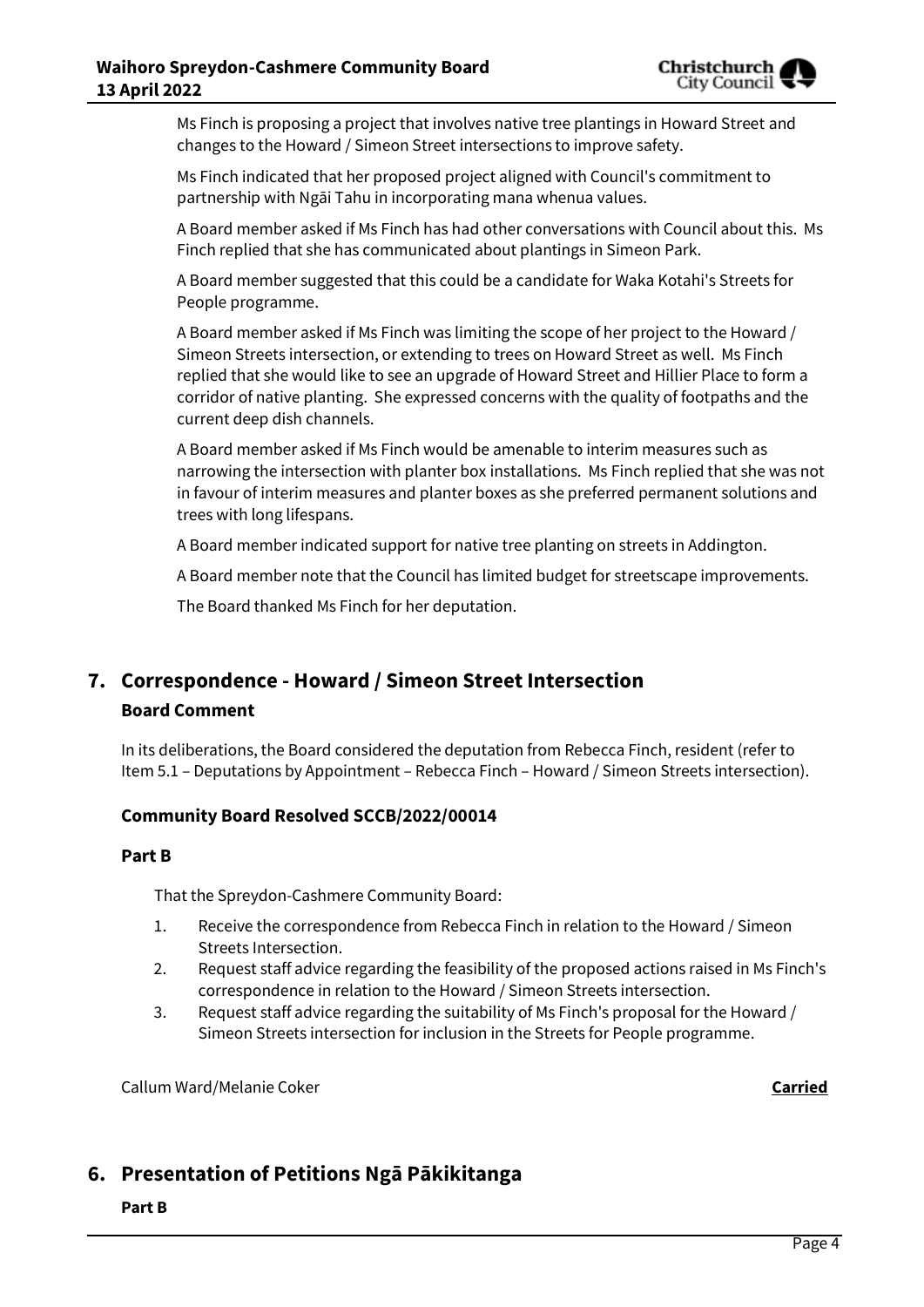

There was no presentation of petitions.

# **8. Correspondence - Proposed Speed Limit Reduction in Addington Board Comment**

Board members discussed this item of correspondence. Board members made the following points;

- This is not the first time that the Addington Neighbourhood Association has brought concerns regarding speed limits in the Addington area to the Board reflecting this as a long standing issue.
- Waka Kotahi may be more open to such changes.
- Addington is a built up area with narrow streets with a large population, particular children and older people.
- The Addington area has high building density.
- Similar 30 kilometre speed zones have been introduced into other parts of the city.

Board members suggested asking for staff advice on the introduction of a 30 kilometre per hour speed reduction in Addington.

### **Community Board Resolved SCCB/2022/00015**

#### **Part B**

That the Spreydon-Cashmere Community Board:

- 1. Receive the correspondence from the Addington Neighbourhood Association in relation to a proposed speed limit reduction in Addington.
- 2. Ask for urgent staff advice on the feasibility of introducing of a 30 kilometre per hour speed zone reduction in the Addington area.

Melanie Coker/Callum Ward **Carried**

# **9. Proposed Bus Stop Markings - Bus Stop 22380 (Rose Street) Board Comment**

The Board heard from staff who outlined key points from the report. Staff noted the proposed bus stop markings have emanated from Cashmere High School due to congestion issues on Rose Street before and after school.

Consultation was undertaken in October 2021 on two aspects, line marking and the installation of a bus shelter. The pus shelter issue has previously been considered through a hearing panel and the Board made a decision on this at its previous meeting. This report is considering the line marking aspect only.

There has been one objection due to parking loss outside their property. Staff advised that parking has been retained outside that property.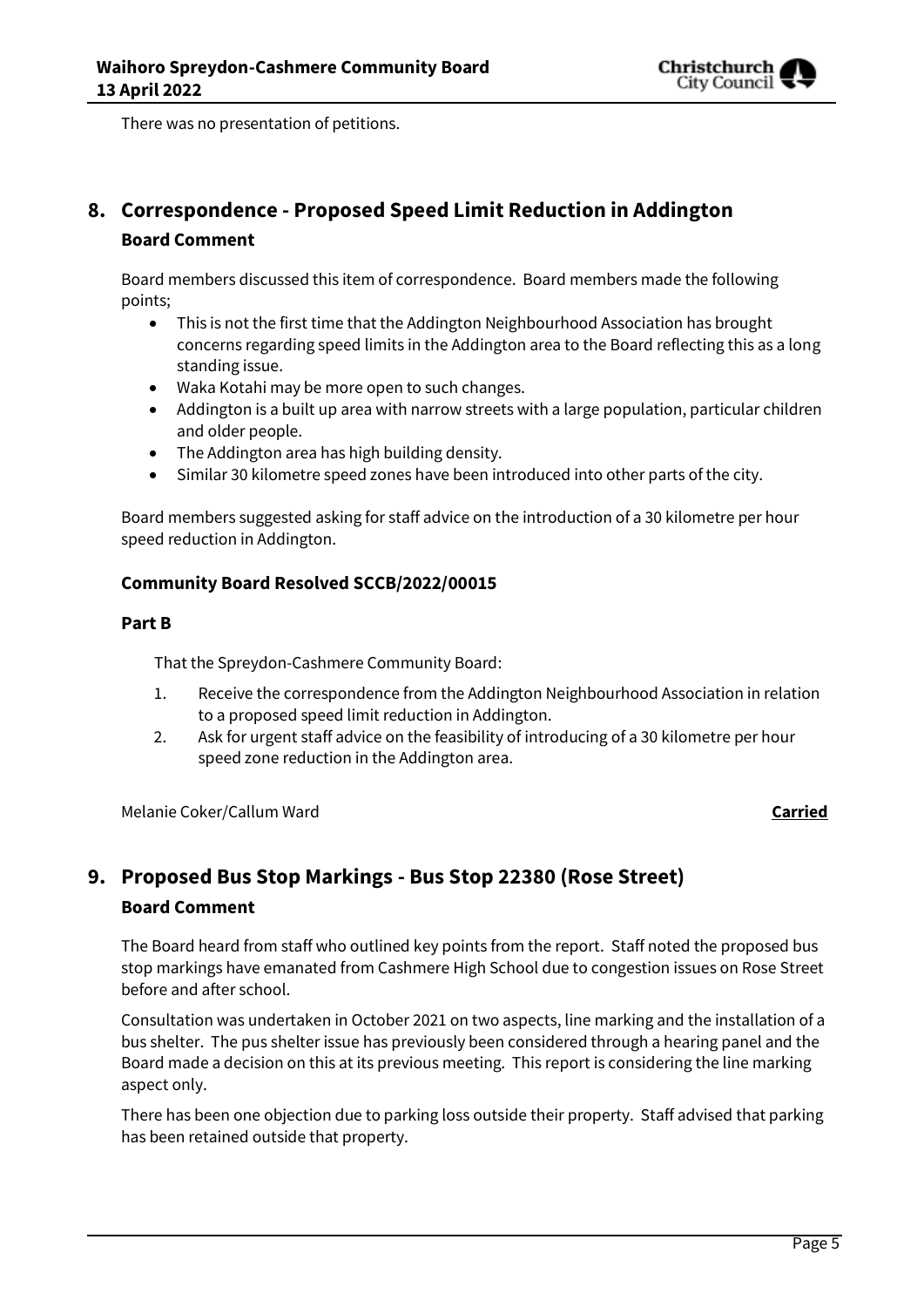

### **Community Board Resolved SCCB/2022/00016 (Original officer recommendation accepted without change.)**

#### **Part C**

That the Waihoro Spreydon-Cashmere Community Board:

#### Bus stop / stopping restriction markings resolution

- 1. Pursuant to Clause 7 of the Christchurch City Council Traffic and Parking Bylaw 2017:
	- a. That the stopping of vehicles is prohibited at all times on the north side of Rose Street commencing at a point approximately 30.5 metres north east of its intersection with Beechworth Avenue (measured from the eastern kerb line of Beechworth Avenue) and extending in a north-easterly direction for a distance of approximately 14.5 metres.
	- b. That a marked bus stop be installed on the north side of Rose Street (mostly beside 131 Rose Street) commencing at a point 45 metres north east of its intersection with Beechworth Avenue (measured from the eastern kerb line of Beechworth Avenue), and extending in a north-easterly direction for a distance of 14 metres.
	- c. That the stopping of vehicles is prohibited at all times on the north side of Rose Street commencing at 59 metres north east of its intersection with Beechworth Avenue (measured from the eastern kerb line of Beechworth Avenue), and extending in a north-easterly direction for a distance of 5 metres.
- 2. That any previous resolutions pertaining to traffic controls made pursuant to any bylaw to the extent that they are in conflict with the traffic controls described in 1 above are revoked.
- 3. That these resolutions take effect when the traffic control devices that evidence the restrictions described in 1 are in place.

Lee Sampson/Tim Scandrett **Carried**

# **10. Waihoro Spreydon-Cashmere Community Board Area Report - April 2022 Board Comment**

The Board heard from staff, who shared key points from the report.

Staff noted that the Draft Annual Plan was open for consultation and the Board may wish to submit on the Draft Annual Plan to Council and to delegate the final approval to the Chair and Deputy Chair.

Staff shared key points from the community capacity checks. It was noted that as the spread of COVID has taken hold in Christchurch, groups are operating as well as they can. Groups have been communicating issues with rising costs and the loss of fundraising revenues.

A Board member noted witnessing increased distribution of food parcels by community organisations.

A Board member asked if there as demand for food parcel assistance from Māori, Pacific and refugee communities. Staff replied that they were unaware of any specific needs expressed in this regard.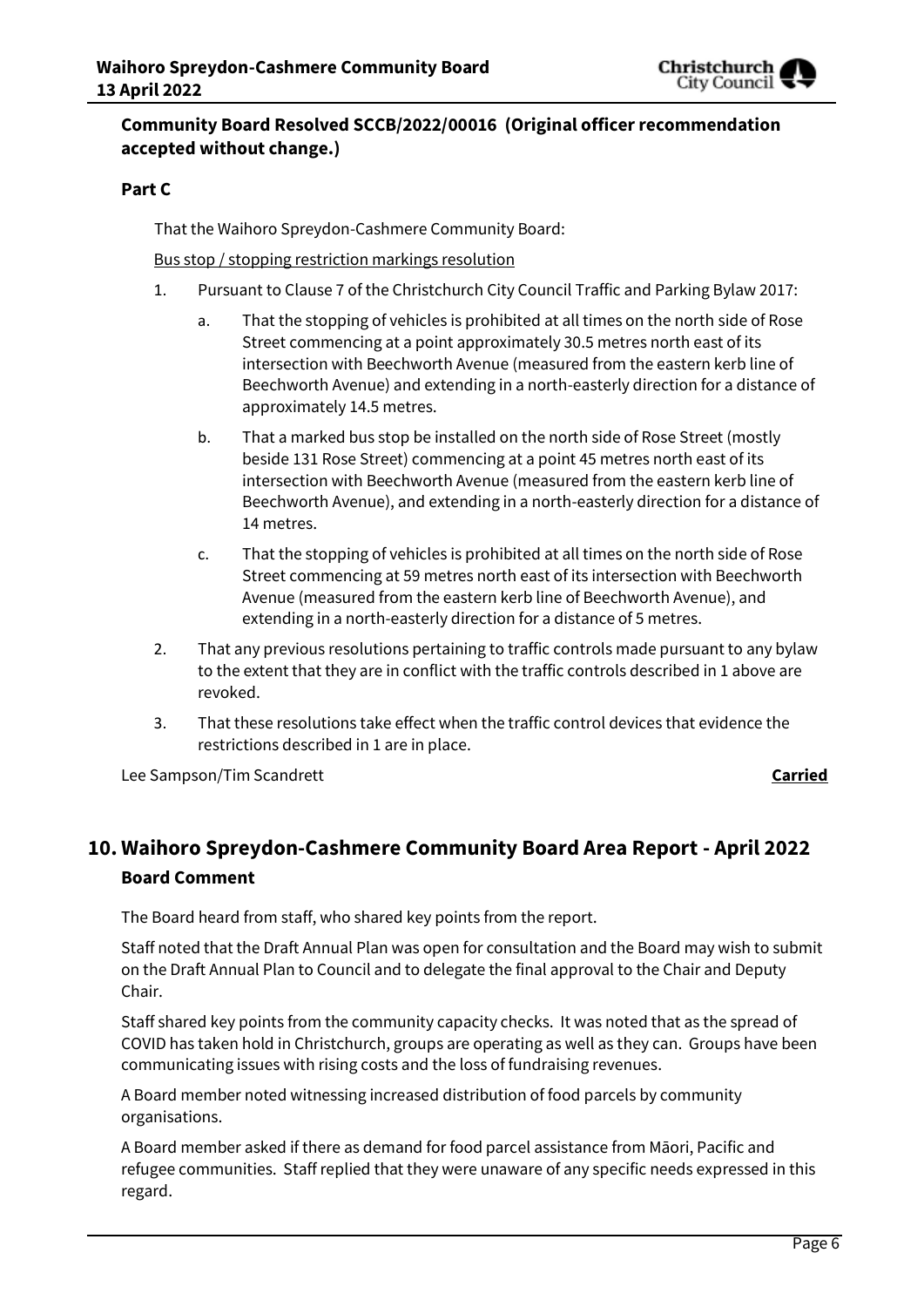

A Board member asked if funders were providing additional funding to recognised the fundraising loss. Staff replied that this is unknown at this stage.

Staff noted that the Community and Youth Service Awards close on 14 April 2022. An update on the numbers would be available after the closing date.

A Board member noted that the Landsdowne Play Centre has been very resilient and encouraged other Board members to visit the centre.

A Board member asked how staff were coping with the current situation. Staff replied that one of the biggest challenges has been not being able to meet with the community in person. This has put limitations on projects where staff would prefer to gather people in person. Staff have been able to be creative to look at alternative solutions.

A Board member paid tribute to the Community Governance Manager, following her resignation from the role. The member thanked her for her knowledgeable and thoughtful influence on the Board and spoke of the positive work she had done with the Board. The sentiment expressed was agreed by Board members.

### **Community Board Resolved SCCB/2022/00017**

#### **Part B**

That the Waihoro Spreydon-Cashmere Community Board:

1. Decide to submit on the Council's Draft Annual Plan 2022-23, and delegate approval of the final submission to the Chairperson and Deputy Chairperson.

Callum Ward/Keir Leslie **Carried**

#### **Community Board Resolved SCCB/2022/00018**

#### **Part B**

That the Waihoro Spreydon-Cashmere Community Board:

 $1.$ Receive the Waihoro Spreydon-Cashmere Community Board Area Report for April 2022.

Keir Leslie/Tim Scandrett **Carried**

# **11. Elected Members' Information Exchange Te Whakawhiti Whakaaro o Te Kāhui Amorangi**

#### **Part B**

Board members shared the following information.

- Board members attended the Kiteroa Terrace site meeting with the Parks Ranger and a resident.
- A Board member noted that interest rates may have an effect on Rata Foundation funding available to community groups.
- A Board member expressed appreciation for the proactive approach of the outgoing Community Governance Manager.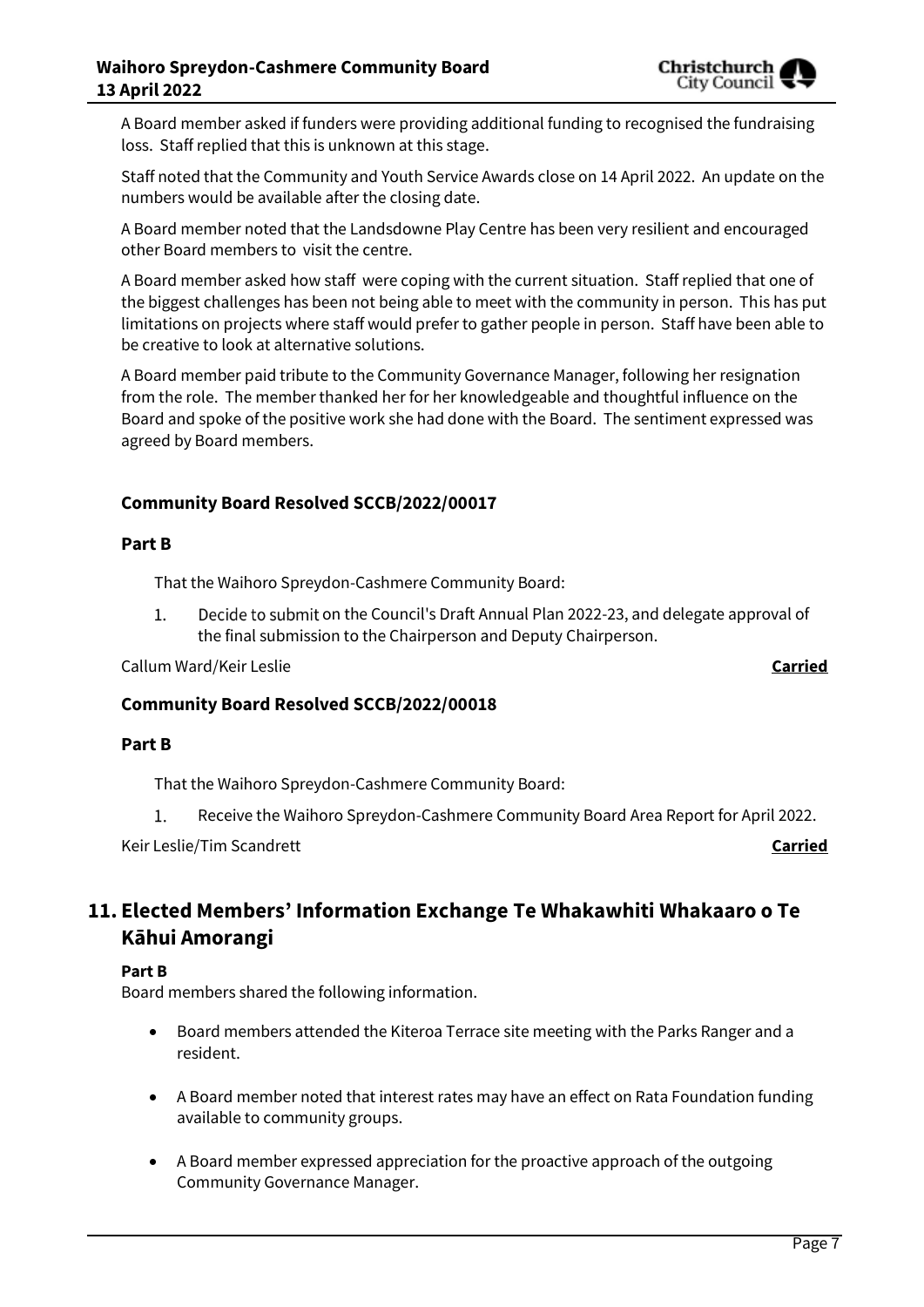

- Board members attended the Addington Neighbourhood Meeting and noted discussions on Addington heritage matters.
- A Board member attended the Spreydon Neighbourhood Network meeting. This was the first in person meeting for some time. Concern was expressed at the meeting of proposed housing intensification increases.
- A Board member is on a Hearings Panel for the Antigua Street cycleway that connects the Quarrymans Trail into town.
- A Board member that Council is considering full street renewals in some streets that are connected to other roading projects that are being undertaken.
- A Board member attended the Somerfield Resident's Association meeting. Attendees expressed concern with proposed District Plan Changes.
- A Board member has received correspondence outlining concerns about the number of vape shops opening in Addington.
- A Board member relayed the concern resident of Spencer Street has expressed regarding the return of anti-social behaviour around the Addington Park toilets. Another Board member noted that increasing park usage was a key way of making the park safe.
- A Board member parked on Tennyson Street one morning to observe pedestrian movements. The member noted the large volume of traffic using the street.
- Board members visited the Hoon Hay Foodbank.
- A Board member received a phone call from a resident concerned about fluoride in the water supply.
- A Board member noted that the dairy on Lincoln Road opposite St Martins and St James Church has been upgraded, improving mobility access into the shop. The member also noted that the owner had opened up a coffee bar adjoining the dairy as customers were expressing reluctance to enter the shop.
- A Board member reported parking in Beckenham Street to view the new crossing in action.
- A Board member has been approached regarding a resident concerned with a bus stop on Athelstan Street. The Spreydon Neighbourhood Network will assist the resident with submitting the concerns in writing.